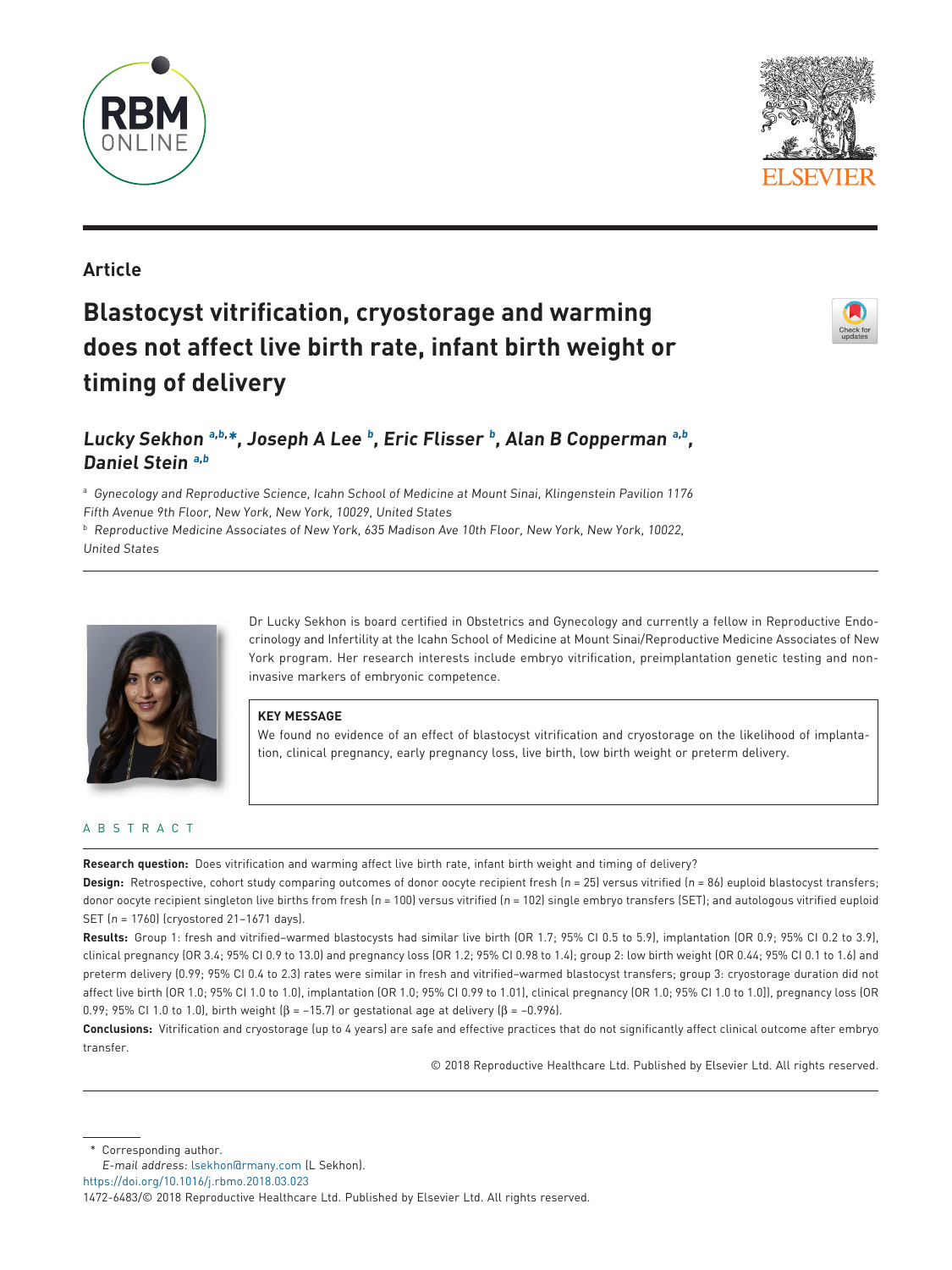### **Introduction**

Since the first live birth from a cryopreserved human embryo almost 40 years ago [\(Downing et al., 1985\)](#page-8-0), embryo cryopreservation techniques have greatly improved in efficacy and efficiency. The past decade has seen a shift from slow-freezing to vitrification, which involves ultrarapid freezing and suspension of embryos in a glass-like state. Compared with slow-freezing, vitrification reduces the formation of ice crystals [\(Liebermann and Tucker, 2006; Son and Tan, 2009;](#page-8-1) [Zegers-Hochschild et al., 2009\)](#page-8-1) and results in increased embryo cryosurvival [\(Kolibianakis et al., 2009; Loutradi et al., 2008\)](#page-8-2), clinical pregnancy [\(AbdelHafez et al., 2010; Stehlik et al., 2005; Wong and](#page-7-0) [Wong, 2011\)](#page-7-0), and live birth rates [\(Li et al., 2014\)](#page-8-3). Embryo cryopreservation facilitates ovarian hyperstimulation syndrome prevention through freeze-all; elective fertility preservation for social and medical reasons; embryo transfer in a physiologic endometrial hormonal milieu; and preimplantation genetic testing (PGT) before transfer [\(Pandian et al., 2009; Wang et al., 2017\)](#page-8-4). Compared with fresh embryo transfer, the more physiologic uterine environment of frozen embryo transfer (FET) might be more favourable for implantation and placentation [\(Amor et al., 2009; Healy et al., 2010; Kansal Kalra et al.,](#page-8-5) [2011; Zeilmaker et al., 1984\)](#page-8-5). The finding of improved pregnancy and live birth rates in FET cycles [\(Roque et al., 2013; Shapiro et al., 2011\)](#page-8-6) was confirmed by a recent randomized controlled trial in which patients undergoing PGT were randomized to fresh embryo tranfser or freeze-only cycles followed by subsequent FET [\(Coates et al., 2017\)](#page-8-7). Live births achieved using FET have been associated with a decreased incidence of low birth weight [\(Pelkonen et al., 2010; Schwarze](#page-8-8) [et al., 2015\)](#page-8-8) and preterm delivery [\(Wennerholm et al., 2013\)](#page-9-0).

The rapid adoption of vitrification into IVF practice and the growing proportion of IVF live births arising from FET warrants the evaluation of the effect of this technology on peri-implantation, i.e. shortterm, and perinatal, i.e. long-term, outcomes to ensure its safety and efficacy. During vitrification, embryos are exposed to cryoprotectants and, in open-vitrification systems, are directly in contact with liquid nitrogen [\(Bielanski et al., 2003; Gosden, 2011\)](#page-8-9). One or more of these exposures might alter early embryo development and affect implantation and growth potential. Compared with naturally conceived pregnancies, FET has been reported to lead to an increased risk of large for gestational age or macrosomic [\(Pinborg et al., 2014; Sazonova](#page-8-10) [et al., 2012\)](#page-8-10) infants, suggesting that the cryopreservation process may influence placentation and fetal growth. Most studies of FET cycles to date have not been appropriately designed to isolate for the independent effects of embryo cryopreservation and warming on clinical outcome. Studies comparing pregnancies from FET and natural conception are confounded by laboratory handling and programmed hormonal preparation of endometria, whereas studies comparing pregnancies from FET and fresh embryo transfer are confounded by the effect of ovarian stimulation on endometrial receptivity in fresh transfers. Furthermore, prior studies have not accounted for embryo ploidy status, a key factor affecting implantation potential.

Donor oocyte IVF provides a unique model for evaluating whether vitrification and warming of embryos has an independent effect on embryo implantation and placentation. In donor cycles, the ovarian stimulation of the donors is separated from the endometrial environment of the recipients [\(Navot et al., 1991\)](#page-8-11). Initial studies comparing fresh and frozen embryo transfers in donor oocyte recipients reported reduced pregnancy rates after FET [\(Check et al., 1995; Tatpati](#page-8-12) [et al., 2010\)](#page-8-12). These studies, however, involved the transfer of pronuclear and cleavage-stage embryos that underwent slow-freezing. Therefore, the results cannot be applied to the current treatment paradigm of blastocyst culture and vitrification. Recent studies using the donor oocyte IVF model have focused on perinatal outcome, reporting no effect of embryo vitrification on infant birth weight or gestational age at delivery [\(Galliano et al., 2015; Kalra et al., 2011\)](#page-8-13). Interpretation of these results is limited as these studies pooled data from multiple IVF centres and included mixed cohorts of blastocyst and cleavage-stage embryo transfers.

Few studies have explored a possible effect of cryostorage duration on embryo viability, implantation potential and perinatal outcome. Although cryopreservation is thought to halt metabolism and ageing, it is reasonable to question the stability of vitrified embryos over time. Vitrification involves rapid solidification of fluid into a glassy, disorganized, unstable state. As the temperature decreases below the threshold for glass transition, the disordered molecular pattern of a liquid is maintained despite the physical transition to a solid [\(Wowk,](#page-9-1) [2010\)](#page-9-1). Within this state, cooling by only 10°C can induce an increase in viscosity by a factor of 1000 [\(Wowk, 2010\)](#page-9-1). Therefore, the molecular structure of vitrified cells may be sensitive to storage temperature variations and affected by the duration of cryostorage in liquid nitrogen [\(Wirleitner et al., 2013\)](#page-9-2). Most studies have failed to demonstrate a time-related effect of cryostorage on pregnancy and live birth rates [\(Aflatoonian et al., 2013; Riggs et al., 2010; Wirleitner et al., 2013\)](#page-7-1); however, few have evaluated the effect of cryostorage duration on perinatal outcome.

Given the widespread clinical use of vitrification, a robust, continued evaluation of this technology is necessary to confirm whether blastocyst vitrification has independent effects on embryo–endometrial interaction and implantation, and whether this translates to any downstream effects influencing perinatal outcome. This study provides a comprehensive assessment of whether blastocyst vitrification, storage and warming affect reproductive and perinatal outcome after vitrified– warmed embryo transfer. To assess the effect of vitrification on embryonic implantation potential, donor oocyte recipients that underwent transfer of single, euploid fresh and vitrified–warmed blastocyst were evaluated. To assess the effect of blastocyst vitrification on birth weight and gestational age at delivery, donor oocyte recipients that achieved a singleton live birth after fresh and vitrified– warmed SET were compared. Finally, to assess the effect of cryostorage duration on IVF and perinatal outcome, we evaluated a cohort of patients with euploid blastocysts derived from autologous oocytes, who underwent PGT, vitrification and warming before SET.

# **Materials and methods**

#### **Study design and patient population**

A single-centre, retrospective, cohort analysis of three distinct patient groups was conducted, analysing blastocyst transfers carried out between 2011 and 2016. All embryo transfers involving blastocysts derived from previously cryopreserved oocytes were excluded. Patients were identified from an electronic medical records database.

# Group 1: Donor oocyte recipients undergoing transfer of fresh versus vitrified–warmed, PGT-screened blastocysts

To evaluate the effect of blastocyst vitrification on IVF and embryo transfer cycle outcome, donor oocyte recipients who underwent a fresh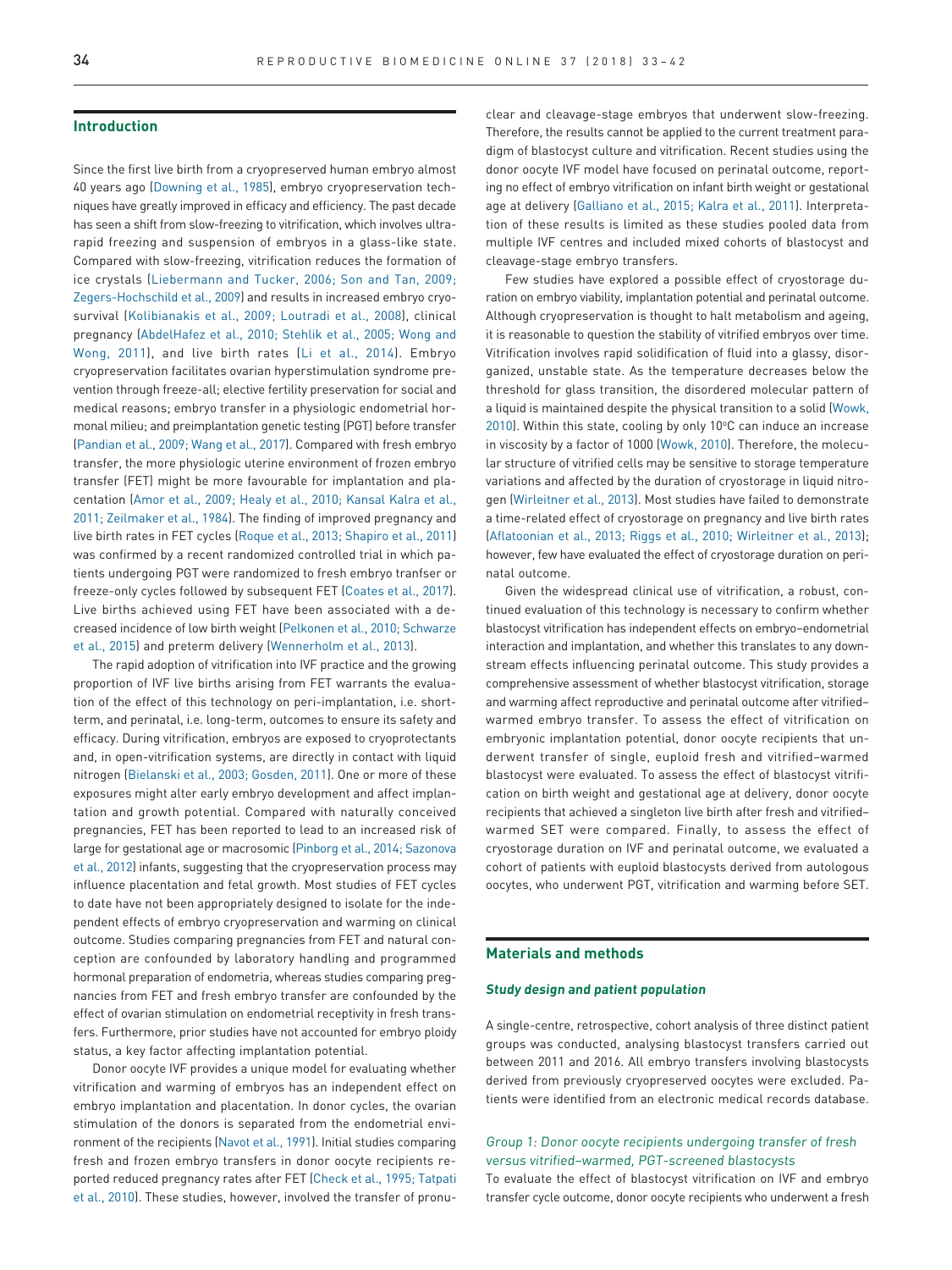(25 cycles in 24 patients) or vitrified–warmed embryo transfer (86 cycles in 59 patients) of an euploid blastocyst were compared. Blastocysts were derived from fresh donor oocytes and underwent trophectoderm biopsy for aneuploidy screening. A sub-analysis including only SET cycles was conducted.

# Group 2: Donor oocyte recipients who achieved <sup>a</sup> singleton live birth after undergoing the transfer of fresh or vitrified–warmed, single blastocysts

To evaluate the effect of blastocyst vitrification on perinatal outcome, donor oocyte recipients who underwent transfer of a single, fresh (<sup>n</sup>  $= 100$ ) or vitrified-warmed ( $n = 102$ ) blastocyst resulting in a singleton live birth were included. Patients with monozygotic twins were excluded. The IVF and embryo transfer cycle demographics, characteristics and outcomes of the cohort from which these live births were derived were included. These cases included the first SET of donor oocyte recipients who underwent fresh  $(n = 194)$  and vitrifiedwarmed embryo transfers (<sup>n</sup> = 230) (of both PGT screened and unscreened embryos).

#### Group 3: Patients undergoing transfer of single, euploid vitrified–warmed blastocysts derived from autologous oocytes

To evaluate the effect of cryostorage duration on embryo transfer and perinatal outcome, patients  $(n = 1297)$  whose blastocysts underwent PGT, vitrification, warming and SET in autologous IVF and embryo transfer cycles (<sup>n</sup> = 1760) were included. Donor oocyte cycles were excluded from this analysis as they represented a small fraction of the cohort of patients undergoing single, euploid FET. Furthermore, their inclusion would introduce heterogeneity and confound the analysis as the use of donor oocytes lends itself to a favourable prognosis.

#### **Stimulation protocol**

Oocyte donors, patients, or both, underwent ovarian stimulation for IVF as previously described [\(Rodriguez-Purata et al., 2016\)](#page-8-14). When at least two mature follicles 18 mm or wider were attained, final oocyte maturation was induced with recombinant HCG (Ovidrel®, EMD Serono, Rockland, MA, USA) alone (10000 IU) or, in high responders at risk of ovarian hyperstimulation syndrome, with 40 IU leuprolide acetate (Lupron®, AbbVie Laboratories, Chicago, IL, USA) combined with 1000 IU HCG (Novarel®, Ferring Pharmaceuticals, Parsippany, NJ, USA). Patients underwent vaginal oocyte retrieval under transvaginal ultrasound guidance 36 h after oocyte maturation was triggered.

# **Laboratory procedures (IVF, embryo culture, trophectoderm biopsy, embryo cryopreservation and warming)**

Oocytes were fertilized by conventional insemination or intracytoplasmic sperm injection (ICSI) about 4 h after retrieval. In all cases in which PGT was planned, ICSI was used. Embryos were cultured to the blastocyst stage as previously described, with laser-assisted hatching on day 3 of development in cases in which PGT was planned [\(Rodriguez-Purata et al., 2016\)](#page-8-14). Blastocyst trophectoderm biopsies were carried out, as previously described [\(Rodriguez-Purata et al.,](#page-8-14) [2016\)](#page-8-14), on day 5 or 6 of blastocyst development, depending on the timing of embryo expansion. In order to undergo biopsy, blastocysts were required to have a discernable inner cell mass, independent of the trophectoderm grade (consistent with a modified Gardner and Schoolcraft [\(Gardner and Schoolcraft, 1999\)](#page-8-15) morphological grade of 4BC or better). The presence of a multicelled trophectoderm herniating out of the zona pellucida was considered ideal. Embryos failing to reach this developmental stage were deemed poor quality and incapable of further, normal development. Embryos biopsied on the morning of day 5 could be kept in culture overnight while PGT results were expedited to allow for fresh embryo transfer on the morning of day 6. Alternatively, blastocysts could be cryopreserved immediately after biopsy as part of a freeze-only treatment approach or in cases where slower developing embryos were not amenable to biopsy until day 6 or later. Cryopreserved blastocysts were individually vitrified using the modified Cryotop method, which has been previously described [\(Rodriguez-Purata et al., 2016\)](#page-8-14).

Trophectoderm cells underwent 24 chromosome aneuploidy screening (at various laboratories) using one of the following platforms: quantitative-polymerase chain reaction, array comparative genomic hybridization, or targeted next-generation sequencing. In practice, patients using PGT are encouraged to undergo freeze-only cycles to allow availability of aneuploidy screening results for all blastocysts before transfer. For patients undergoing transfer of unscreened embryos, the decision of whether to carry out a fresh transfer, or to cryopreserve embryos for transfer in a subsequent FET cycle, was made based on clinical considerations and a discussion between the physician and the patient.

#### **Endometrial preparation and embryo transfer**

All donor oocyte recipients and autologous IVF patients who underwent transfer of vitrified–warmed embryos received synthetic hormonal preparation of their endometria before embryo transfer. To facilitate the transfer of fresh embryos in donor oocyte recipients, the recipient's cycle was synchronized with that of the oocyte donor. Synchronization was achieved by suppressing the recipient's hypothalamic– pituitar–ovarian axis with oral contraceptive pills for a minimum of 14 days, followed by down-regulation with daily-administered leuprolide acetate (Lupron®, AbbVie Laboratories, Chicago, IL, USA), continued for the duration of endometrial preparation. After menses and starting about 1 week before commencing ovarian stimulation in the oocyte donor, recipients began oral oestradiol (Estrace®; Teva Pharmaceuticals, Sellersville, PA, USA) 2 mg twice daily for 1 week, then 2 mg three times daily. After a minimum of 7 days of oestradiol administration, transvaginal ultrasounds were carried out weekly to assess recipients' endometrium, to ensure a thickness of at least 7 mm before transfer. Two days after the oocyte donor was administered HCG to trigger oocyte maturation, leuprolide acetate was discontinued and 50 mg of intramuscular progesterone (Progesterone injection®; Watson Pharma Inc., Parsippany, NJ, USA) was administered daily. Fresh embryo transfer was carried out after 6 days of progesterone supplementation. Preparation of donor oocyte recipients and patients using autologous oocytes who underwent FET involved the same protocol as described above for recipients of fresh embryos. A minimum of 12 days of oestradiol supplementation was administered before FET. Cryopreserved blastocysts were warmed using the modified Cryotop method as previously described by [Rodriguez-Purata](#page-8-14) [et al. \(2016\).](#page-8-14) Warming and transfer of the embryo was carried out on the sixth day of progesterone supplementation, regardless of the day of embryo development at time of cryopreservation. Embryos were selected for transfer based on PGT results, morphology grading, or both, according to a centre-modified Gardner and Schoolcraft scale [\(Gardner and Schoolcraft, 1999\)](#page-8-15). The decision of how many embryos to transfer was made after a physician–patient discussion with extensive counselling regarding treatment prognosis, and an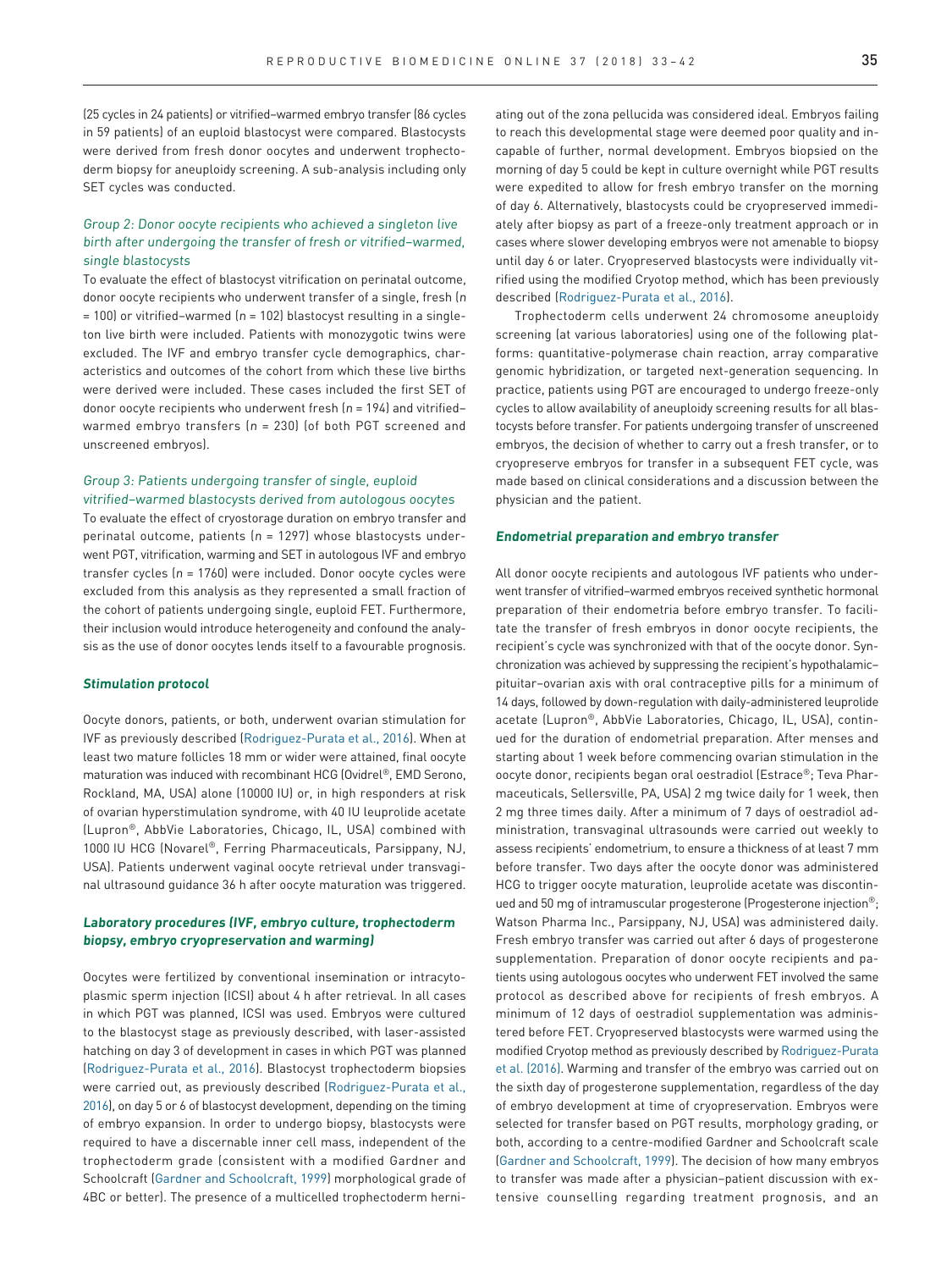individualized risk–benefit calculus of single versus multiple embryo transfer. Patients undergoing transfer of blastocysts determined to be euploid, based on PGT screening, were strongly encouraged to undergo elective SET.

#### **Outcome measures**

To examine the effect of blastocyst vitrification on IVF outcome, the primary outcomes analysed were live birth rate (LBR) (live birth of an infant ≥ 24 weeks gestation). Secondary outcomes included the rate of implantation (the number of intrauterine sacs divided by the number of embryos transferred), clinical pregnancy (CPR) (the proportion of patients with a fetal heart beat), and pregnancy loss (no gestational sac after serum beta-HCG 5 mIU/ml or more, or loss occurring after presence of an intrauterine gestational sac was confirmed). To investigate the effect of blastocyst vitrification on perinatal outcome, gestational age, infant birth weight and height and the rates of low birth weight (LBW) and preterm delivery were evaluated. Participants were categorized by whether their infants were of low (<2500 g), normal (between 2500 g and 4500 g) or macrosomic (>4500 g) birth weight. Preterm delivery was defined as birth at less than 37 weeks gestation. Whether cryostorage duration had an effect on the reproductive potential of vitrified blastocysts and the perinatal outcome of resulting pregnancies was assessed by analysing LBR, implantation rate, CPR, pregnancy loss, birth weight, gestational age at delivery and the rates of LBW and preterm delivery in relation to the duration of embryo cryostorage. The duration of cryostorage was calculated as the interval of time (days) elapsed from the date the blastocyst was vitrified to when it was warmed and transferred.

# **Statistical analysis**

Statistical analyses were carried out using SAS version 9.4 (SAS Institute Inc., Cary, NC, USA). To examine the effect of blastocyst vitrification on IVF and embryo transfer outcome, the sample size of available participants provided 80% power to detect a 25% difference in live birth rate  $(\alpha = 0.05)$ . In the analysis of the effect of blastocyst vitrification on perinatal outcome, the study had 80% power to detect a 1.5-week difference in gestational age at delivery and a 250 g difference in birth weight ( $\alpha$  = 0.05). Student's t-tests were carried out to compare continuous, normally distributed demographic and perinatal variables from donor oocyte recipients who underwent fresh compared with vitrified–warmed embryo transfer. Results are expressed as mean and SD with 95% confidence intervals. Chi-squared test and Fischer's exact test were used to compare the frequency of categorical clinical outcomes (implantation rate, CPR, LBR, pregnancy loss, preterm delivery, LBW) among donor oocyte recipients who underwent fresh and vitrified–warmed embryo transfers. Adjusted odds ratios with 95% CI were calculated using univariate and multivariate logistic regression analyses to assess the effect of embryo vitrification on the odds of implantation, clinical pregnancy, pregnancy loss, live birth, preterm delivery and LBW. Univariate and multivariate linear regression analyses were carried out to investigate whether blastocyst vitrification modified infant birth weight or gestational age at delivery. Univariate and multivariate logistic regression analyses were carried out to evaluate the effect of cryostorage duration on the odds of implantation, clinical pregnancy, pregnancy loss, live birth, preterm delivery and low birth weight. Univariate and multivariate linear regression analyses were carried out to assess the effect of cryostorage duration on infant birth weight and gestational age at delivery. Logistic and linear regression models were fit with generalized estimating equations to account for patients who underwent multiple fresh and vitrified–warmed embryo transfers. All demographic variables and cycle characteristics that were associated with the outcome in the univariate analysis  $(P < 0.05)$ , and all variables thought to be clinically relevant were included as covariates in the model. All P-values are two-sided, with a critical significance level of  $P < 0.05$ .

#### **Ethical approval**

This retrospective cohort study was approved by the Western Institutional Review Board on 11 July 2017 (reference number: 1-1014319- 1). The requirement for informed consent from patients was waived as patient data were anonymized and de-identified before analysis and inclusion in the study.

#### **Results**

# **The effects of blastocyst vitrification on IVF and embryo cycle outcomes**

Donor oocyte derived blastocysts that underwent PGT for aneuploidy screening underwent fresh (25 cycles in 24 patients) and vitrified– warmed (86 cycles in 59 patients) transfers. Of the 91 blastocysts warmed for FET, 98.9% (<sup>n</sup> = 90) survived and were transferred. Demographic data and embryo transfer cycle characteristics are shown in **[Table 1.](#page-4-0)** Recipients of fresh and vitrified–warmed blastocysts had similar baseline demographics. There was a significantly higher proportion of SET in the vitrified–warmed blastocyst transfer cohort (P = 0.0006), with a greater number of fresh blastocysts per transfer (P = 0.02). A greater proportion fresh blastocysts underwent trophectoderm biopsy on day 5 of development (P < 0.0002). The proportion of good-quality blastocysts (deemed amenable to trophectoderm biopsy, vitrification based on morphology grade criteria of 4BC or better, or both), however, was similar between the fresh and vitrified– warmed groups. Clinical outcomes of fresh versus vitrified–warmed SET of euploid blastocysts derived from donor oocytes are shown in **[Table 2](#page-4-0)**. Patients who underwent fresh and vitrified–warmed euploid SET had similar rates of implantation, clinical pregnancy, pregnancy loss and live birth. After controlling for recipient age, oocyte donor age, recipient BMI, endometrial thickness at transfer, day of trophectoderm biopsy, and accounting for patients who underwent multiple transfer cycles, the odds of implantation (OR 0.93; 95% CI 0.22 to 3.94), clinical pregnancy (OR 3.39; 95% CI 0.88 to 13.0]), pregnancy loss (OR 1.17; 95% CI 0.98 to 1.40), and live birth (OR 1.7; 95% CI 0.49 to 5.89) did not differ between the fresh or vitrified–warmed cohorts. To provide corroborating evidence using a larger sample size, the analysis was expanded to include all first fresh versus vitrified– warmed SET in donor oocyte recipients (including those that did and did not use PGT). Patient demographic data, embryo transfer cycle characteristics and outcomes are shown in **[Table 3](#page-4-0)**. Fresh and vitrified– warmed SET resulted in similar rates of implantation, clinical pregnancy, pregnancy loss and live birth.

#### **The effects of blastocyst vitrification on perinatal outcomes**

Two hundred and two oocyte donor recipients achieved a singleton live birth from their first SET of a fresh  $(n = 100)$  or vitrified–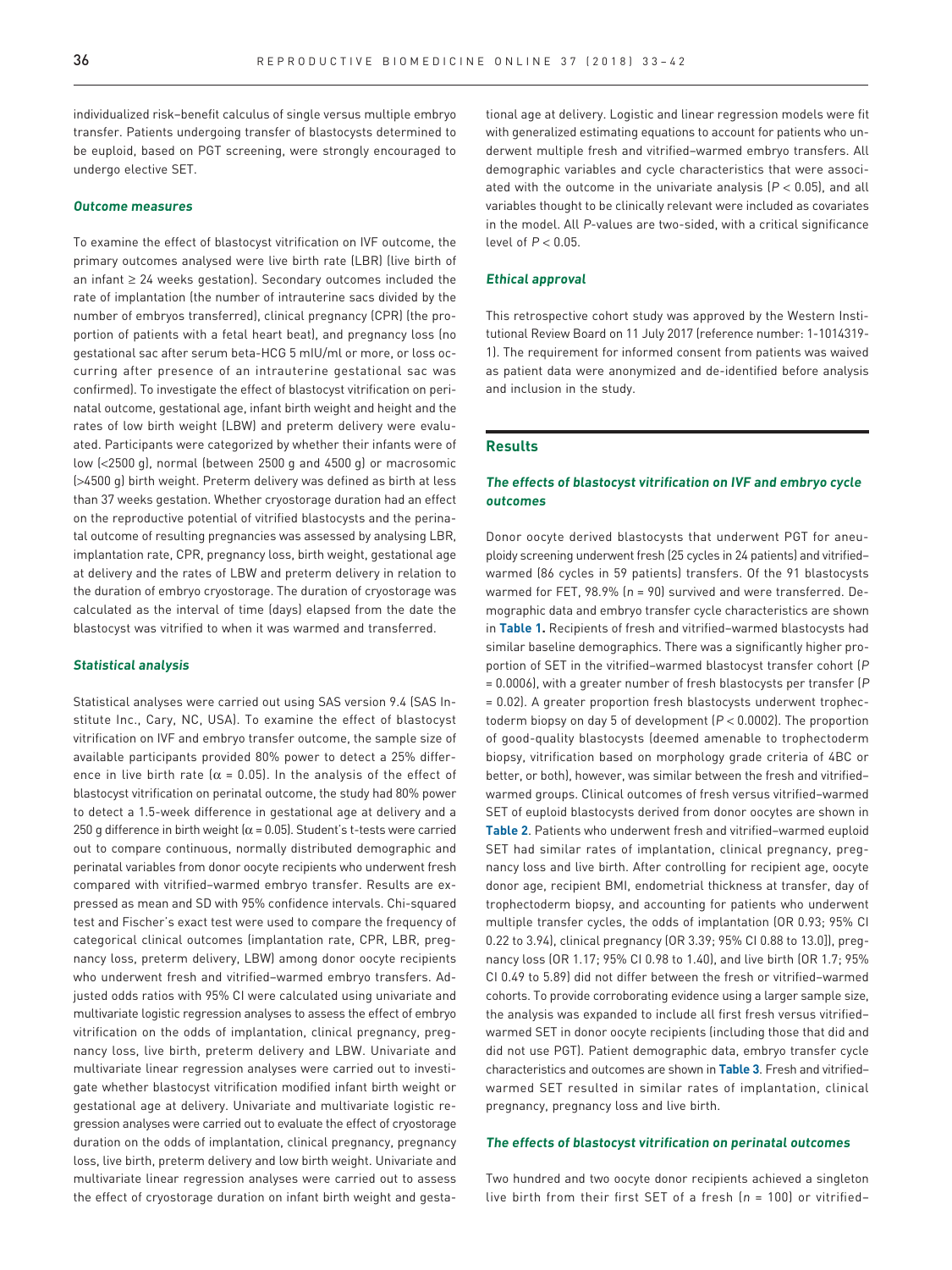#### <span id="page-4-0"></span>Table 1 – Donor oocyte recipient cycles using preimplantation genetic screening: baseline demographic and embryo transfer cycle characteristics.

|                                                                                              | Fresh           | Vitrified-warmed | P-value   |
|----------------------------------------------------------------------------------------------|-----------------|------------------|-----------|
| Patients (n)                                                                                 | 24              | 59               |           |
| Embryo transfer cycles (n)                                                                   | 25              | 86               |           |
| Recipient age (years) <sup>a</sup>                                                           | $43.4 + 4.0$    | $44.9 + 3.6$     | <b>NS</b> |
| Oocyte donor age (years) <sup>a</sup>                                                        | $26.9 + 3.7$    | $27.6 + 3.4$     | <b>NS</b> |
| Recipient BMI (kg/m <sup>2</sup> ) at transfer <sup>a</sup>                                  | $23.2 + 3.6$    | $23.5 + 4.3$     | <b>NS</b> |
| Endometrial thickness at transfer (mm) <sup>a</sup>                                          | $8.8 + 1.9$     | $8.8 + 1.7$      | <b>NS</b> |
| Peak serum estradiol (pq/ml) <sup>a</sup>                                                    | $670.6 + 440.9$ | $535.2 + 471.1$  | <b>NS</b> |
| Number of blastocysts/transfer <sup>a</sup>                                                  | $1.28 \pm 0.46$ | $1.1 + 0.2$      | 0.02      |
| Single-embryo transfers, % (n)                                                               | 68.0 (17/25)    | 95.3 [82/86]     | 0.0006    |
| Proportion of blastocysts that underwent trophectoderm biopsy on day 5 of development, % (n) | 100.0 (25/25)   | 36.0 [31/86]     | < 0.0002  |
| Blastocysts with morphology grade ≥4BC transferred, % [n]                                    | 92.0 (23/25)    | 93.0 [80/86]     | <b>NS</b> |
| $a$ Results are expressed as mean $\pm$ SD with 95% CI.                                      |                 |                  |           |
| BMI, body mass index.                                                                        |                 |                  |           |

<span id="page-4-1"></span>warmed blastocyst  $[n = 102]$ . These patients had similar baseline demographics and cycle characteristics, aside from the vitrified– warmed transfer group having a higher proportion of day-6 embryos (<sup>P</sup> < 0.0001) (**[Table 4](#page-5-0)**). The perinatal outcomes of singleton live births from fresh versus vitrified–warmed SET were similar (**[Table 5](#page-5-0)**). After controlling for recipient age, oocyte donor age, recipient BMI, endometrial thickness at transfer and day of embryo development at

Table 2 – IVF and embryo transfer outcomes in donor oocyte recipients using preimplantation genetic screening: fresh versus vitrified-warmed single embryo transfers.

| Fresh        | Vitrified-warmed |
|--------------|------------------|
| 17           | 57               |
| 17           | 82               |
| 82.4 (14/17) | 73.2 (60/82)     |
| 76.5 (13/17) | 73.2 (60/82)     |
| 76.5 (13/17) | 56.1 (46/82)     |
| 58.8 (10/17) | 40.2 (33/82)     |
| 28.6 (4/14)  | 45.0 (27/60)     |
|              |                  |

<span id="page-4-2"></span><sup>a</sup> No statistically significant differences between the two groups.

transfer, the odds of preterm delivery (OR 0.99; 95% CI 0.4 to 2.3), LBW (OR 0.44; 95% CI 0.1 to 1.6) and macrosomia (OR 1.0; 95% CI 0.99 to 1.0]) were similar among the fresh and vitrified-warmed cohorts.

# **The effect of duration of cryostorage on reproductive competence and perinatal outcomes after the transfer of vitrified and warmed blastocysts**

Patients (<sup>n</sup> = 1297) underwent 1760 cycles involving the transfer of single, vitrified–warmed, euploid blastocysts derived from autologous oocytes. Of the 1804 blastocysts warmed, 97.6% (<sup>n</sup> = 1760) survived and were transferred. The average duration of cryostorage was about 4 months, with a maximum duration of up to 4.6 years (mean 122.5 ± 194.1 days; range 21–1671 days). A 73.0% (<sup>n</sup> = 1284/1760) positive pregnancy test rate was achieved after FET. The live birth rate was 47.8% (<sup>n</sup> = 842/1760). Of all single FET, 60.3% (<sup>n</sup> = 1061/1760) resulted in implantation and 55.9% (<sup>n</sup> = 984/1760) resulted in clinical pregnancy. The pregnancy loss rate was  $34.4\%$  (n =  $442/1284$ ). The average gestational age at delivery was  $38.2 \pm 2.0$  weeks with an average infant birth weight of  $3331.8 \pm 591.5$  g. The overall rate of

# Table 3 – Donor oocyte recipients' first fresh versus vitrified–warmed single embryo transfers: patient demographic data, embryo transfer cycle characteristics and clinical outcomes.

|                                                                             | Fresh              | Vitrified-warmed  | P-value   |
|-----------------------------------------------------------------------------|--------------------|-------------------|-----------|
| Donor oocyte recipients' first single-embryo transfer cycle                 | 194                | 230               |           |
| Recipient age (years) <sup>a</sup>                                          | $43.6 \pm 4.1$     | $44.7 + 3.6$      | <b>NS</b> |
| Oocyte donor age (years) <sup>a</sup>                                       | $27.0 \pm 3.1$     | $27.3 \pm 3.4$    | <b>NS</b> |
| Recipient BMI (kg/m <sup>2</sup> ) at transfer <sup>a</sup>                 | $24.5 \pm 5.0$     | $24.6 \pm 5.2$    | <b>NS</b> |
| Endometrial thickness at transfer (mm) <sup>a</sup>                         | $9.3 + 2.2$        | $8.9 \pm 2.2$     | <b>NS</b> |
| Peak serum estradiol (pq/ml) <sup>a</sup>                                   | $411.8 \pm 233.82$ | $453.5 \pm 192.2$ | <b>NS</b> |
| Blastocysts transferred on day-6 of development, %, n                       | 10.3 (20/194)      | 55.2 (127/230)    | < 0.0001  |
| Blastocysts with morphology grade $\geq$ 4BC transferred, %, n              | 90.2 (175/194)     | 92.6 (213/230)    | <b>NS</b> |
| Proportion of blastocysts that underwent trophectoderm biopsy for PGS, %, n | 8.8 (17/194)       | 24.8 (57/230)     | < 0.0001  |
| Positive beta-HCG test, %, n                                                | 71.6 (139/194)     | 67.8 (156/230)    | <b>NS</b> |
| Implantation rate, %, n                                                     | 61.3 [119/194]     | 57.4 (132/230)    | <b>NS</b> |
| Clinical pregnancy rate, %, n                                               | 60.3 [117/194]     | 54.3 (125/230)    | <b>NS</b> |
| Live birth rate, %, n                                                       | 51.5 (100/194)     | 44.3 (102/230)    | <b>NS</b> |
| Pregnancy loss rate, %, n                                                   | 28.1 (39/139)      | 34.6 (54/156)     | <b>NS</b> |
| a Desulta ana amproved ao maga i CD with OEM OI                             |                    |                   |           |

<span id="page-4-3"></span>Results are expressed as mean  $\pm$  SD with 95% CI.

BMI, body mass index; NS, not statistically significant.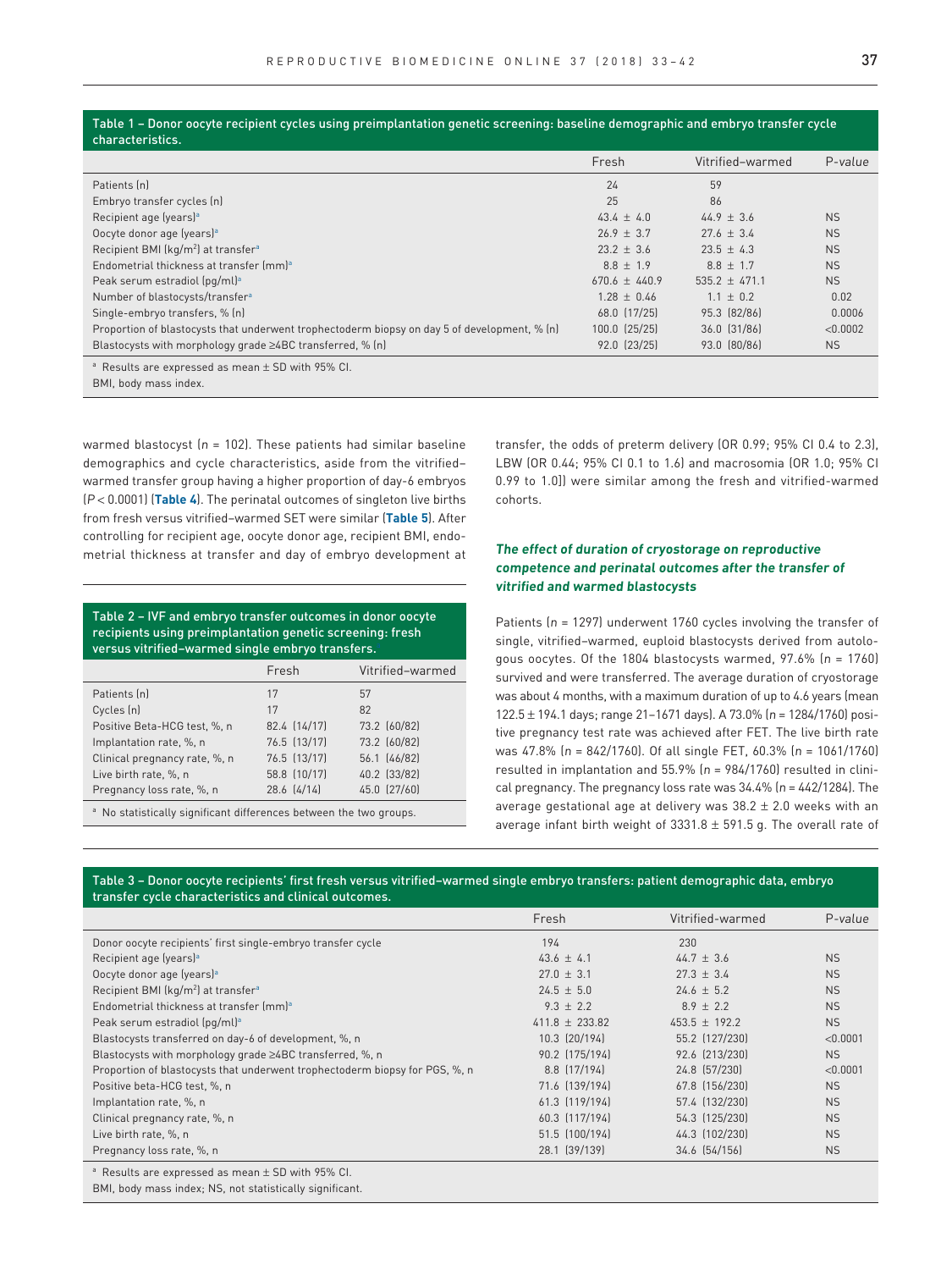#### <span id="page-5-0"></span>Table 4 – Donor oocyte recipient cycles resulting in singleton live birth: patient demographic data and embryo transfer cycle characteristics.

|                                                                        | Fresh           | Vitrified-<br>warmed |
|------------------------------------------------------------------------|-----------------|----------------------|
| Donor oocyte recipients achieving<br>singleton live birth from SET (n) | 100             | 102                  |
| Recipient age (years) <sup>b</sup>                                     | $43.1 + 4.5$    | $44.1 + 3.9$         |
| Oocyte donor age (years) <sup>b</sup>                                  | $27.0 + 3.1$    | $27.3 \pm 3.4$       |
| Recipient BMI (kg/m <sup>2</sup> ) at transfer <sup>b</sup>            | $24.4 + 5.0$    | $24.9 + 5.3$         |
| Endometrial thickness at transfer (mm) <sup>b</sup>                    | $9.7 + 2.3$     | $9.1 + 2.1$          |
| Peak serum estradiol (pq/ml) <sup>b</sup>                              | $481.8 + 513.8$ | $333.5 + 188.9$      |
| Embryos transferred on day 6 of                                        | 10.0 (10/100)   | 55.9 (57/102)        |
| development, %, n                                                      |                 |                      |
| Blastocysts with morphology grade $\geq$ 4BC<br>transferred, %, n      | 91.0 (91/100)   | 93.1 (95/102)        |
| Proportion of blastocysts that underwent                               | $9.0$ $(9/100)$ | 14.7 (15/102)        |
| trophectoderm biopsy for PGS, %, n                                     |                 |                      |
|                                                                        |                 |                      |

<span id="page-5-1"></span><sup>a</sup> Results are expressed as mean ± SD with 95% CI.

<span id="page-5-2"></span> $b$   $P < 0.0001$ .

BMI, body mass index; PGS, preimplantation genetic screening; SET, single embryo transfer.

preterm delivery was 17.8% (<sup>n</sup> = 150/842) and the rate of LBW was 6.8% (<sup>n</sup> = 57/842).

Univariate logistic regression analyses within a generalized estimating equations model were used to assess whether baseline demographic characteristics (age at time of embryo transfer, age at time of oocyte retrieval, BMI, anti-Müllerian hormone, day-3 FSH) or cycle data (peak serum oestradiol level, endometrial thickness at transfer, developmental day and stage of embryo transferred) had significant effects on transfer outcome. The odds of implantation were significantly decreased with advancing patient age at time of embryo transfer (OR 0.97; 95% CI 0.95 to 0.997; P = 0.03). The odds of pregnancy loss were significantly decreased with increasing endometrial thickness at the time of embryo transfer  $[OR 0.9; 95\% CI 0.82$  to  $0.99; P = 0.047]$ .

After controlling for patients who underwent multiple transfers, patient age at time of IVF and embryo transfer, day of trophectoderm biopsy, BMI and endometrial thickness at transfer, the duration of cryostorage did not significantly affect the odds of implantation (OR

Table 5 – Perinatal outcome after fresh versus vitrified– warmed single embryo transfers in donor oocyte recipients achieving singleton live birth at 24 weeks or over.

|                                                          | Fresh            | Vitrified-<br>warmed |
|----------------------------------------------------------|------------------|----------------------|
| Patients achieving singleton live<br>births from SET (n) | 100              | 102                  |
| Gestational age at delivery (weeks) <sup>a</sup>         | $37.9 + 1.8$     | $37.7 + 1.5$         |
| Preterm delivery, %, n                                   | 25.3 (25/99)     | 24.0 (24/100)        |
| Height (inches) <sup>a</sup>                             | $20.1 + 1.1$     | $20.2 + 1.2$         |
| Birth weight [q] <sup>a</sup>                            | $3326.8 + 638.1$ | $3285.7 + 599.0$     |
| Low birth weight (<2500 g) %, n                          | $3.1$ $(3/97)$   | 8.1 (8/99)           |
| Normal birth weight (2500-4200 g),                       | 89.7 (87/97)     | 91.9 (91/99)         |
| $%$ , n                                                  |                  |                      |
| Macrosomia (>4500 g), %, n                               | $2.1$ $(2/97)$   | (0/99)               |

<span id="page-5-3"></span><sup>a</sup> Results are expressed as mean  $\pm$  SD with 95% CI. There were no statistically significant differences between the two groups. SET, single embryo transfer.

1.002; 95% CI 0.9995 to 1.004), clinical pregnancy (OR 1.0015; 95% CI 0.9993 to 1.004), pregnancy loss (OR 0.9991; 95% CI 0.9967 to 1.002), or live birth (OR 1.001; 95% CI 0.9988 to 1.0033). The duration of cryostorage was not a significant predictor of birth weight  $(\beta = -15.7)$ or gestational age at delivery  $(\beta = -0.996)$  and did not modify the odds of preterm delivery (OR 1.0005; 95% CI 0.989 to 1.012). The odds of LBW could not be calculated owing to a low number of occurrences  $(n = 57)$ 

# **Discussion**

Increased use of elective SET and the proposed clinical benefits of transferring embryos to a uterine cavity with a physiologic hormonal milieu, has led to embryo vitrification and warming to become an integral, intermediate step between IVF and embryo transfer in modern-day assisted reproduction. As cryopreservation technology has evolved to the routine use of vitrification, a careful assessment of its potential effects on IVF and embryo, and perinatal outcome is warranted. In this single-centre, cohort study, we have demonstrated that live birth rate, birth weight and timing of delivery are not affected by blastocyst vitrification, cryostorage and warming.

The donor oocyte recipient model was used to compare fresh and vitrified–warmed embryo transfers, and allowed for an assessment of whether embryo cryopreservation affects reproductive potential, independent of the effects of ovarian stimulation on the endometrial environment. After controlling for the number of blastocysts transferred, oocyte donor age, recipient age, BMI and the day of embryo development the odds of implantation, clinical pregnancy and pregnancy loss were not affected by whether a fresh or a vitrified– warmed blastocyst was transferred. Furthermore, transfer of single vitrified–warmed blastocysts did not increase the odds of preterm delivery, low birth weight or macrosomia. In a large population of patients undergoing the transfer of single, vitrified, euploid blastocysts derived from patients' autologous oocytes, the duration of blastocyst storage in liquid nitrogen (≤4 years) was not found to affect embryo transfer success, birth weight and timing of delivery.

The results of early studies that evaluated the isolated effect of embryo cryopreservation on IVF and embryo transfer outcome, using the donor oocyte study model, questioned the efficacy of cryopreservation by the slow-freezing method, and emphasized the need to continue synchronizing donor and recipient cycles in order to facilitate fresh transfer [\(Check et al., 1995, 2001; Selick et al., 1995\)](#page-8-12). [Check et al. \(1995\)](#page-8-12) compared fresh and slow–frozen zygote and cleavage-stage embryo transfers in a cohort of donor oocyte recipients and reported a significantly higher implantation rate after fresh transfer (15.6% versus 7.1%; P < 0.05), suggesting that cryopreserved embryos had compromised quality. A subsequent study by the same investigators [\(Check et al., 2001\)](#page-8-16) confirmed that donor oocyte recipients who underwent transfer of fresh zygote and cleavage-stage embryos had significantly higher clinical pregnancy rates (63.4% versus 43.6%; P < 0.05) compared with those who received slow-frozen embryos. In a comparative analysis of donor oocyte recipient cycles involving the transfer of fresh and slow-frozen zygotes, [Selick et al.](#page-9-3) [\(1995\)](#page-9-3) reported that slow-freezing and thawing led to the loss of 23% of embryos and an overall decline in post-thaw morphological grade. Interestingly, the latter finding did not translate into significantly different implantation rates per transfer between the fresh and vitrifiedwarmed cohorts.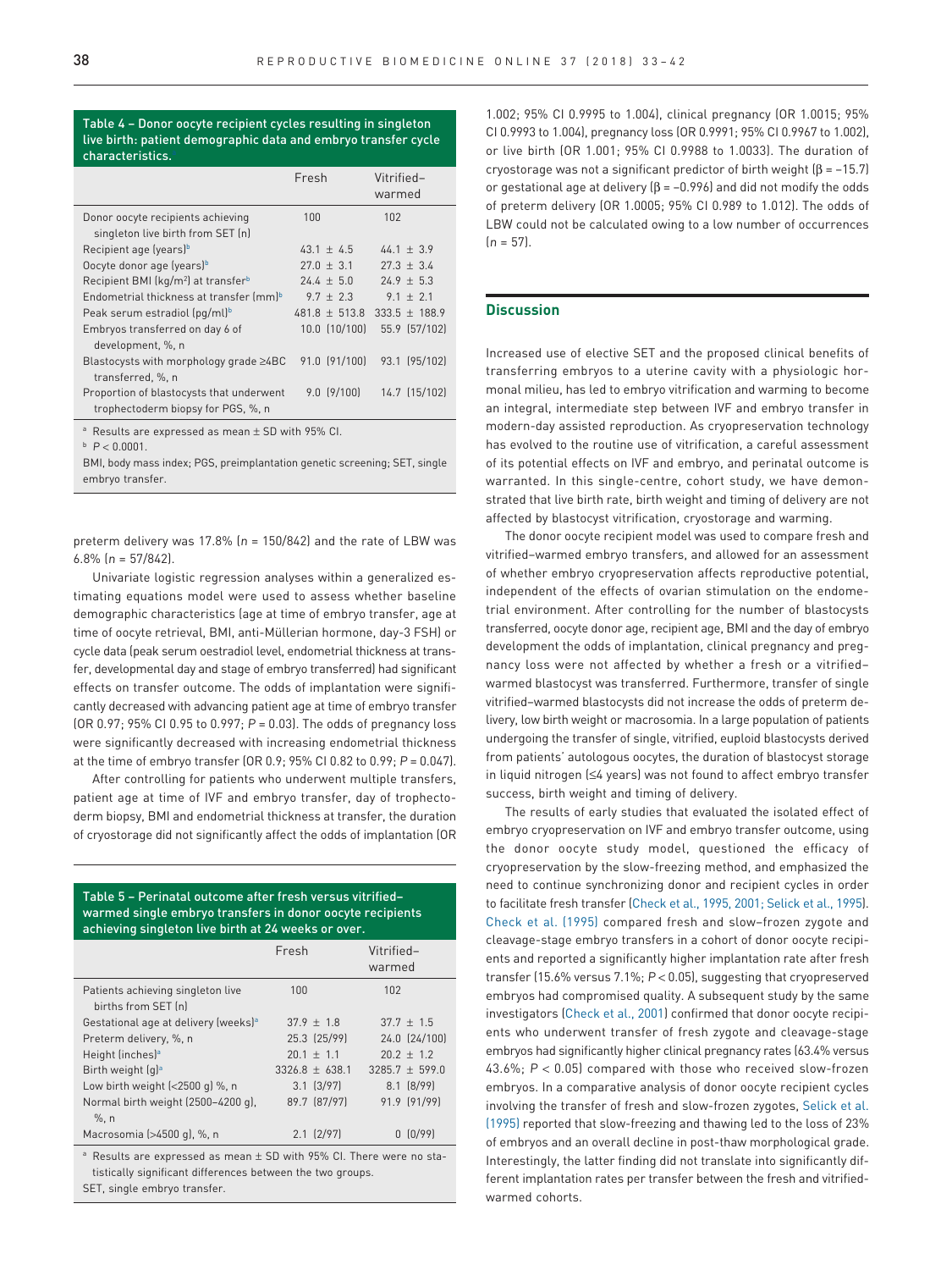Previously published data obtained with slow-freezing and transfer at the zygote or cleavage stage is not applicable to the current treatment paradigm, which involves blastocyst vitrification, warming and SET. Few studies have isolated and examined the effects of vitrification and warming on blastocyst competence. [Taylor et al. \(2014\)](#page-9-4) compared the implantation and pregnancy rates resulting from previously vitrified blastocysts that underwent warming, trophectoderm biopsy and re-vitrification with blastocysts that were biopsied and vitrified–warmed only once before transfer [\(Taylor et al., 2014\)](#page-9-4). Twicevitrified and warmed blastocysts had a lower warming survival rate than once-vitrified and warmed blastocysts (87.5% versus 98.3%; P < 0.05); however, no effect was observed on implantation, pregnancy and live birth rates. The present study is the first to use a donor oocyte recipient model to assess the effects of blastocyst vitrification and warming on transfer outcome.

Multivariate regression model demonstrated that vitrification and warming did not significantly affect outcome; however, the pregnancy loss rate was 45% in the cohort of donor oocyte recipients who underwent single euploid FET, compared with 28.6% after fresh single euploid embryo transfer. The reasons for this high loss rate are unknown at present but it is not easy to draw conclusions in this cohort owing to the small sample size. When a larger cohort of all fresh (<sup>n</sup>  $= 194$ ) and vitrified-warmed ( $n = 230$ ) SET in donor oocyte recipients (including both PGT and non PGT cycles) was analysed, biochemical and clinical pregnancy loss after FET (34.6%) was more consistent with that seen in clinical practice and in the study cohort of autologous cycle, single, euploid FET (34.4%). [Forman et al. \(2012\)](#page-8-17) demonstrated a similarly high pregnancy loss rate  $(29.6\% , n = 32/$ 108) in patients who underwent SET of unscreened embryos [\(Forman](#page-8-17) [et al., 2012\)](#page-8-17). Nonetheless, these high loss rates remain to be investigated further.

This single-centre study is the first to use a donor oocyte recipient model to assess the effects of blastocyst vitrification and warming on perinatal outcomes. The transfer of single, vitrified–warmed blastocysts did not significantly influence infant birth weight, height or gestational age at delivery. These findings agree with multicentre [\(Galliano et al., 2015\)](#page-8-13) and registry-based [\(Kalra et al., 2011\)](#page-8-18) studies, which compared perinatal outcomes after the transfer of fresh and cryopreserved donor–oocyte derived embryos. On the basis of national live birth data from the Society for Assisted Reproductive Technology database, [Kalra et al. \(2011\)](#page-8-18) reported no difference in the rate of low birth weight infants after fresh compared with cryopreserved embryo transfers in donor oocyte recipients. This study, however, did not specify the stage of embryo development at cryopreservation and transfer, or the cryopreservation technology used [\(Kalra et al., 2011\)](#page-8-18). In a retrospective analysis of data pooled from multiple IVF centres, [Galliano et al. \(2015\)](#page-8-13) reported no differences in gestational age at delivery or birth weights of infants conceived from the transfer of fresh and cryopreserved embryos derived from sibling donor oocytes. This study included a combination of cleavage and blastocyst stage embryos that were cryopreserved using either slow freeze or vitrification. The investigators, however, conducted a sub-analysis demonstrating no effect on perinatal outcome as a function of method of cryopreservation or stage of the embryo at transfer [\(Galliano et al.,](#page-8-13) [2015\)](#page-8-13).

Concerns have been raised about the effects of cryopreservation on placentation and perinatal outcome. A large, national, registerbased cohort study that compared the outcomes of spontaneously conceived pregnancies with those derived from the transfer of slowfrozen embryos reported significantly higher rates of preterm birth

and low birth weight after the transfer of embryos slow-frozen from the zygote to the blastocyst stage [\(Pelkonen et al., 2010\)](#page-8-8). Conversely, a more recent Danish, register-based cohort study [\(Pinborg](#page-8-10) [et al., 2014\)](#page-8-10) reported a significantly increased risk of large-forgestational age infants and macrosomia in offspring from FET of slowfrozen cleavage stage embryos compared with those resulting from natural conceptions. It is possible that in-vitro culture of embryos promotes intrauterine overgrowth and that this effect might be masked after fresh embryo transfers by the deleterious effects of ovarian stimulation on endometrial receptivity, placentation and fetal growth. This study's findings refute the hypothesis that embryo cryopreservation and warming may contribute to alterations in fetal growth. Differences between our results and previous findings assessing pregnancies conceived from FET and spontaneous conception might be attributable to differences in laboratory methodology, i.e., current use of vitrification and transfer of blastocysts rather than slow freezing and transfer of cleavage stage embryos, or to other noncryopreservation laboratory-related exposures such as differences in-vitro culture. By only including fresh and vitrified–warmed embryos cultured to the blastocyst stage and transferred into a synthetically prepared endometrial cavity, our study design controlled for these potential confounders.

An assessment of blastocyst vitrification and warming and its effect on clinical outcomes requires evaluation for independent effects of cryostorage duration. As vitrification involves the rapid solidification of fluid into a disorganized, unstable state, possibly leading to dynamic, structural changes over time, it is conceivable that the interval of time in cryostorage could affect the stability of embryos [\(Wirleitner et al.,](#page-9-2) [2013\)](#page-9-2). Early studies that examined the effect of cryostorage duration on slow-frozen embryos reported a decline in survival rate after only 6–15 months of storage [\(Testart et al., 1987\)](#page-9-5) as well as a tendency towards lower pregnancy rates after prolonged storage [\(Machtinger et al., 2002; Schalkoff et al., 1993\)](#page-8-19). The findings of more recent animal [\(Eum et al., 2009; Lavara et al., 2011; Sanchez-Osorio](#page-8-20) [et al., 2010\)](#page-8-20) and human studies [\(Aflatoonian et al., 2013; Riggs et al.,](#page-7-1) [2010; Wirleitner et al., 2013\)](#page-7-1), however, have been reassuring and reported a lack of effect of cryostorage duration on post-warming embryo quality, survival, implantation and live birth potential. Most recently, [Li et al. \(2017\)](#page-8-21) reported that cryostorage duration did not affect clinical pregnancy and live birth rates after 786 FET cycles involving the transfer of vitrified-warmed cleavage stage embryos [\(Li et al.,](#page-8-21) [2017\)](#page-8-21). This study, however, was limited as it did not include blastocyst transfers and failed to control for patients who underwent multiple cycles and the transfer of multiple embryos in a given cycle. The only published study to evaluate the effect of cryostorage duration on the reproductive potential of vitrified blastocysts included 603 embryos stored for up to 6 years. When comparing cohorts of patients whose embryos were cryostored for different periods of time, no differences were found in implantation, clinical pregnancy, pregnancy loss or live birth rates [\(Wirleitner et al., 2013\)](#page-9-2). Other studies have demonstrated significant benefits of routine blastocyst biopsy, vitrification and warming to their success rates across autologous IVF patients of varying age groups [\(Whitney et al., 2016\)](#page-9-6); however, this is the first study to evaluate whether the duration of storage of vitrified– warmed PGT-screened blastocysts affects blastocyst competence when controlling for ploidy. Additionally, this study is the first to explore whether the total period of time that blastocysts remain vitrified has an effect on perinatal outcome. Reassuringly, the study's results demonstrated that the storage of vitrified–warmed blastocysts for up to a 4-year duration did not affect the likelihood of implantation,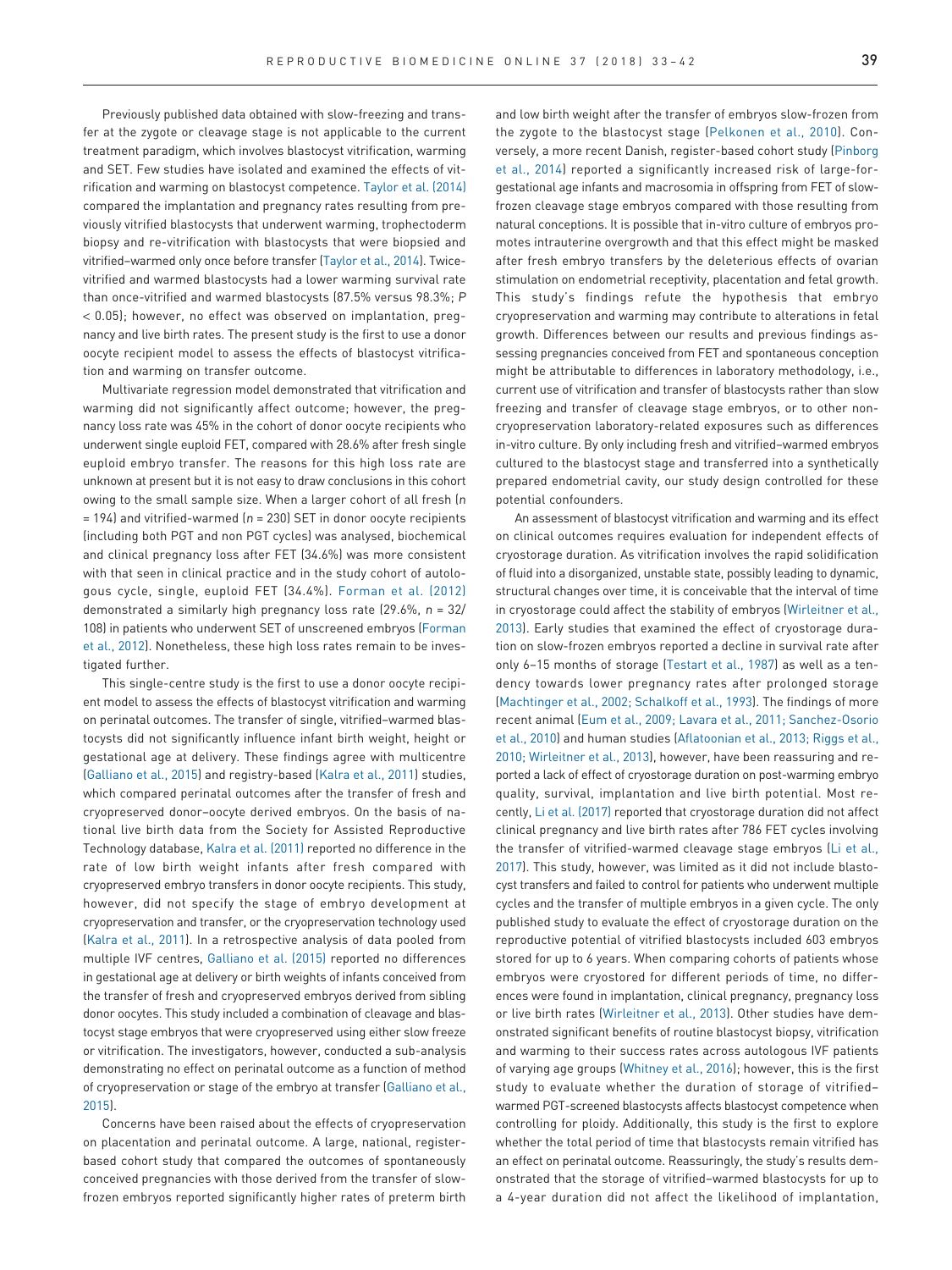clinical pregnancy, live birth or pregnancy loss. Moreover, storage duration did not influence infant birth weight or gestational age at delivery. These results provide reassurance that blastocyst vitrification followed by prolonged cryostorage, before warming and transfer, is a safe and effective practice.

To the best of our knowledge, this is the largest, single-centre study to evaluate the effects of blastocyst vitrification and warming on blastocyst competence and perinatal outcomes. It is the first study to assess the effects of cryopreservation on implantation potential while controlling for ploidy, by only including patients that used PGT and underwent exclusive transfer of euploid embryos. The lack of control for embryonic ploidy in previously published studies represents a significant limitation and potential source of confounding bias, even in cases in which the donor oocyte model was used. Blastocysts derived even from young donor oocytes have been demonstrated to have clinically significant rates of aneuploidy [\(Sekhon et al., 2016; Sills et al.,](#page-9-7) [2014; Yang et al., 2012\)](#page-9-7). By focusing on the donor oocyte model, our study alleviates many confounding variables that have not been addressed to date, such as the effect of ovarian stimulation on the endometrium. In contrast to previously published studies based on pooled data from registries or multiple programmes, the present study included patients treated at a single centre, thus ensuring homogeneity of IVF and embryo transfer, and laboratory practices.

The findings of this study are limited owing to its retrospective, non-randomized design. Although use of the donor–oocyte model allows for isolation of effect of vitrification on clinical outcome, the results seen in donor oocyte recipients may not be generalizable to the general infertile population. Despite having adequate power to evaluate clinical outcomes, certain study cohorts, such as recipients of donor oocyte derived blastocysts that underwent PGT, had a limited sample size. The clinical utilization of PGT by donor oocyte recipients to date has been low because of the perception of a minimal baseline risk of aneuploidy in embryos derived from young donor oocytes. We chose to narrow the inclusion criteria to donor oocyte recipients that used PGT, despite the limitations it imposed on our study's sample size, based on the premise that controlling for ploidy status is essential to rule out the confounding effect of chromosome constitution on implantation potential. Because the oocytes used by recipients of fresh and vitrified–warmed embryos were derived from a variety of oocyte donors, we cannot exclude potential confounding effects of differing oocyte source, as maternal drivers of gene expression could influence the quality of fertilization, implantation and placentation. The ideal future study design would involve randomization of oocyte donor recipients, using sibling oocytes from the same donor, to the transfer of fresh as compared with vitrified, single, euploid blastocysts.

Additionally, the study did not have the ability to track and report perinatal outcomes beyond birth weight and gestational age at delivery, i.e., gestational hypertension, gestational diabetes, preeclampsia and placental disease, as patients were discharged from the IVF practice at 9 weeks' gestation. As patients were discharged to various obstetricians, variations in clinical antepartum management that could have contributed to differences in perinatal outcome could not be controlled for in the analysis. Previously published studies have reported an association between morbidly adherent placentation and FET of slow–frozen [\(Kaser et al., 2015\)](#page-8-22) and vitrified [\(Ishihara et al., 2014\)](#page-8-23) embryos. Others have reported a higher rate of postpartum haemorrhage after transfer of vitrified versus fresh blastocysts [\(Wikland et al., 2010\)](#page-9-8). The underlying mechanism(s) behind these associations are not clear. It has been hypothesized that the vitrification process modifies trophectoderm cells in a way that might negatively affect placentation [\(Wikland et al., 2010\)](#page-9-8). Future studies should include detailed perinatal outcomes reflective of the quality of placentation, beyond birth weight and gestational age at delivery.

To ensure the safety of routine blastocyst vitrification and warming, future studies should evaluate the long-term health of infants after blastocyst vitrification and long-term cryostorage. It is possible that the environmental changes and laboratory handling during vitrification and warming induce epigenetic changes too subtle to demonstrate an effect on IVF and embryo transfer or perinatal outcomes but could have possible effects on the development and health of resulting offspring. Defects in methylation have been correlated with impaired fetal growth [\(Lefebvre et al., 1998\)](#page-8-24). Human studies investigating the epigenetic effects of embryo cryopreservation are lacking. The collection of placentae and cord blood at birth could be useful to study whether any major transcriptional, epigenetic changes, or both, are associated with blastocyst vitrification and warming.

In conclusion, the ability to reliably vitrify, cryostore, warm and select a single euploid embryo for transfer has improved reproductive outcome by decreasing cycle failure rates and the incidence of multiple gestations [\(Forman et al., 2012\)](#page-8-17). The similar live birth rates, birth weight and timing of delivery after fresh and vitrified–warmed embryo transfer in donor oocyte recipients implicates embryo– endometrial asynchrony, owing to a supraphysiologic hormonal environment, as the cause for reduced implantation and birth weight often reported when autologous IVF with fresh embryo transfer are compared with FET cycles. The finding that blastocyst vitrification, cryostorage and warming do not affect embryonic implantation potential or perinatal outcome is reassuring and demonstrates that a routine strategy of vitrifying, warming and selecting embryos for transfer to a synthetically prepared endometrium can maximize treatment efficacy, efficiency and safety.

### ARTICLE INFO

Article history: Received 4 August 2017 Received in revised form 26 March 2018 Accepted 27 March 2018 Declaration: The authors report no financial or commercial conflicts of interest.

#### Keywords:

Blastocyst vitrification and warming **Cryostorage** Frozen embryo transfer Live birth rate Perinatal outcome

# REFERENCES

- <span id="page-7-0"></span>[AbdelHafez, F.F., Desai, N., Abou-Setta, A.M., Falcone, T., Goldfarb, J.,](http://refhub.elsevier.com/S1472-6483(18)30191-3/sr0010) [2010. Slow freezing, vitrification and ultra-rapid freezing of human](http://refhub.elsevier.com/S1472-6483(18)30191-3/sr0010) [embryos: a systematic review and meta-analysis. Reprod. Biomed.](http://refhub.elsevier.com/S1472-6483(18)30191-3/sr0010) [Online 20, 209–222.](http://refhub.elsevier.com/S1472-6483(18)30191-3/sr0010)
- <span id="page-7-1"></span>[Aflatoonian, N., Pourmasumi, S., Aflatoonian, A., Eftekhar, M., 2013.](http://refhub.elsevier.com/S1472-6483(18)30191-3/sr0015) [Duration of storage does not influence pregnancy outcome in](http://refhub.elsevier.com/S1472-6483(18)30191-3/sr0015) [cryopreserved human embryos. Iran. J. Reprod. Med. 11, 843–846.](http://refhub.elsevier.com/S1472-6483(18)30191-3/sr0015)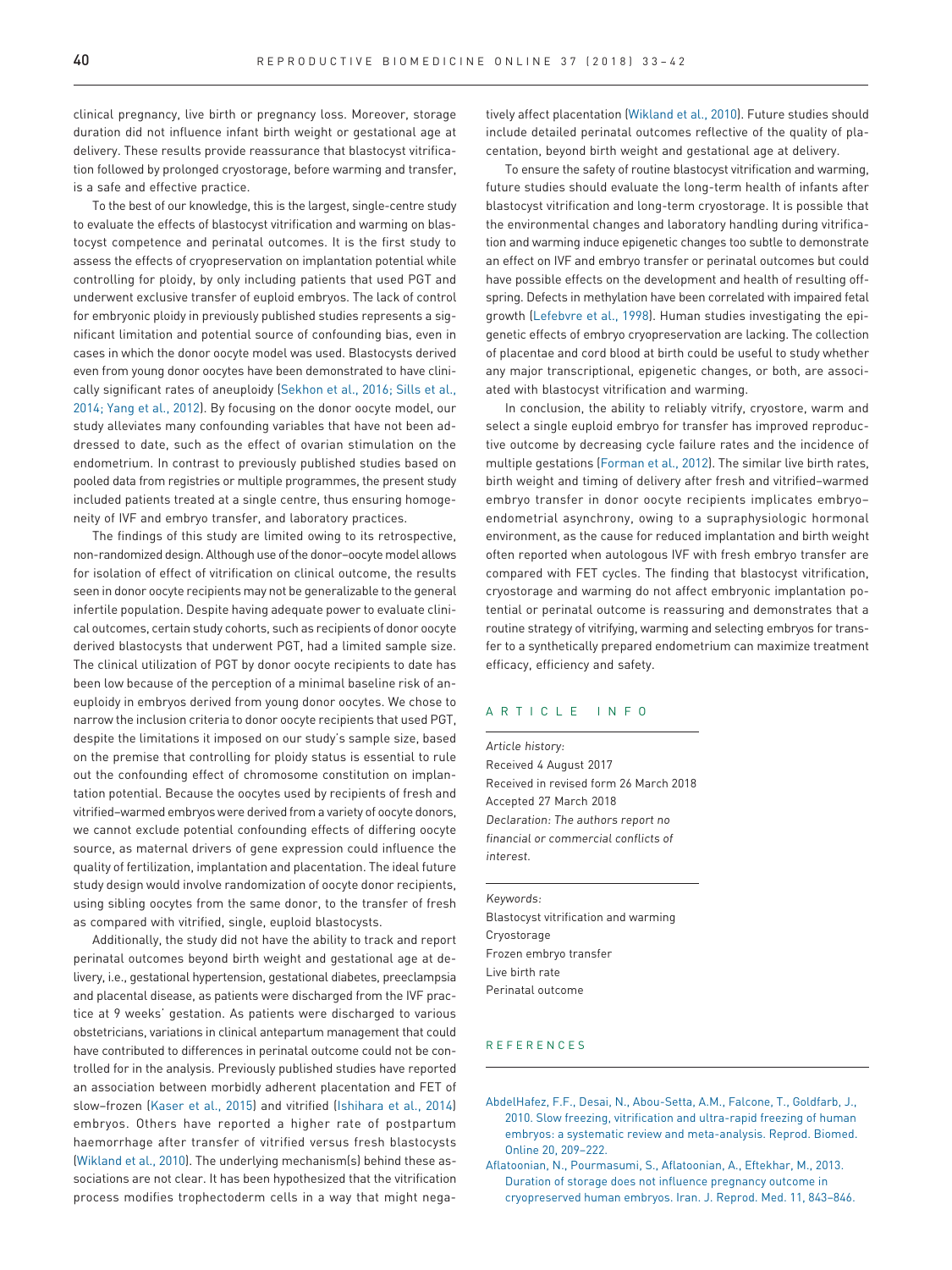<span id="page-8-5"></span>[Amor, D.J., Xu, J.X., Halliday, J.L., Francis, I., Healy, D.L., Breheny, S.,](http://refhub.elsevier.com/S1472-6483(18)30191-3/sr0020) [Baker, H.W., Jaques, A.M., 2009. Pregnancies conceived using](http://refhub.elsevier.com/S1472-6483(18)30191-3/sr0020) [assisted reproductive technologies \(ART\) have low levels of](http://refhub.elsevier.com/S1472-6483(18)30191-3/sr0020) [pregnancy-associated plasma protein-A \(PAPP-A\) leading to a high](http://refhub.elsevier.com/S1472-6483(18)30191-3/sr0020) [rate of false-positive results in first trimester screening for Down](http://refhub.elsevier.com/S1472-6483(18)30191-3/sr0020) [syndrome. Hum. Reprod. 24, 1330–1338.](http://refhub.elsevier.com/S1472-6483(18)30191-3/sr0020)

<span id="page-8-9"></span>[Bielanski, A., Bergeron, H., Lau, P.C., Devenish, J., 2003. Microbial](http://refhub.elsevier.com/S1472-6483(18)30191-3/sr0025) [contamination of embryos and semen during long term banking in](http://refhub.elsevier.com/S1472-6483(18)30191-3/sr0025) [liquid nitrogen. Cryobiology 46, 146–152.](http://refhub.elsevier.com/S1472-6483(18)30191-3/sr0025)

<span id="page-8-12"></span>[Check, J.H., O'Shaughnessy, A., Lurie, D., Fisher, C., Adelson, H.G.,](http://refhub.elsevier.com/S1472-6483(18)30191-3/sr0030) [1995. Evaluation of the mechanism for higher pregnancy rates in](http://refhub.elsevier.com/S1472-6483(18)30191-3/sr0030) [donor oocyte recipients by comparison of fresh with frozen embryo](http://refhub.elsevier.com/S1472-6483(18)30191-3/sr0030) [transfer pregnancy rates in a shared oocyte programme. Hum.](http://refhub.elsevier.com/S1472-6483(18)30191-3/sr0030) [Reprod. 10, 3022–3027.](http://refhub.elsevier.com/S1472-6483(18)30191-3/sr0030)

<span id="page-8-16"></span>[Check, J.H., Choe, J.K., Nazari, A., Fox, F., Swenson, K., 2001. Fresh](http://refhub.elsevier.com/S1472-6483(18)30191-3/sr0035) [embryo transfer is more effective than frozen for donor oocyte](http://refhub.elsevier.com/S1472-6483(18)30191-3/sr0035) [recipients but not for donors. Hum. Reprod. 16, 1403–1408.](http://refhub.elsevier.com/S1472-6483(18)30191-3/sr0035)

<span id="page-8-7"></span>[Coates, A., Kung, A., Mounts, E., Hesla, J., Bankowski, B., Barbieri, E.,](http://refhub.elsevier.com/S1472-6483(18)30191-3/sr0040) [Ata, B., Cohen, J., Munné, S., 2017. Optimal euploid embryo transfer](http://refhub.elsevier.com/S1472-6483(18)30191-3/sr0040) [strategy, fresh versus frozen, after preimplantation genetic](http://refhub.elsevier.com/S1472-6483(18)30191-3/sr0040) [screening with next generation sequencing: a randomized controlled](http://refhub.elsevier.com/S1472-6483(18)30191-3/sr0040) [trial. Fertil. Steril. 107, 723–730, e723.](http://refhub.elsevier.com/S1472-6483(18)30191-3/sr0040)

<span id="page-8-0"></span>[Downing, B.G., Mohr, L.R., Trounson, A.O., Freemann, L.E., Wood, C.,](http://refhub.elsevier.com/S1472-6483(18)30191-3/sr0045) [1985. Birth after transfer of cryopreserved embryos. Med. J. Aust.](http://refhub.elsevier.com/S1472-6483(18)30191-3/sr0045) [142, 409–411.](http://refhub.elsevier.com/S1472-6483(18)30191-3/sr0045)

<span id="page-8-20"></span>[Eum, J.H., Park, J.K., Lee, W.S., Cha, K.R., Yoon, T.K., Lee, D.R., 2009.](http://refhub.elsevier.com/S1472-6483(18)30191-3/sr0050) [Long-term liquid nitrogen vapor storage of mouse embryos](http://refhub.elsevier.com/S1472-6483(18)30191-3/sr0050) [cryopreserved using vitrification or slow cooling. Fertil. Steril. 91,](http://refhub.elsevier.com/S1472-6483(18)30191-3/sr0050) [1928–1932.](http://refhub.elsevier.com/S1472-6483(18)30191-3/sr0050)

<span id="page-8-17"></span>[Forman, E.J., Tao, X., Ferry, K.M., Taylor, D., Treff, N.R., Scott, R.T., Jr.,](http://refhub.elsevier.com/S1472-6483(18)30191-3/sr0055) [2012. Single embryo transfer with comprehensive chromosome](http://refhub.elsevier.com/S1472-6483(18)30191-3/sr0055) [screening results in improved ongoing pregnancy rates and](http://refhub.elsevier.com/S1472-6483(18)30191-3/sr0055) [decreased miscarriage rates. Hum. Reprod. 27, 1217–1222.](http://refhub.elsevier.com/S1472-6483(18)30191-3/sr0055)

<span id="page-8-13"></span>[Galliano, D., Garrido, N., Serra-Serra, V., Pellicer, A., 2015. Difference in](http://refhub.elsevier.com/S1472-6483(18)30191-3/sr0060) [birth weight of consecutive sibling singletons is not found in oocyte](http://refhub.elsevier.com/S1472-6483(18)30191-3/sr0060) [donation when comparing fresh versus frozen embryo](http://refhub.elsevier.com/S1472-6483(18)30191-3/sr0060) [replacements. Fertil. Steril. 104, 1411–1418, e1411-1413.](http://refhub.elsevier.com/S1472-6483(18)30191-3/sr0060)

<span id="page-8-15"></span>[Gardner, D.K., Schoolcraft, W.B., 1999. In vitro culture of human](http://refhub.elsevier.com/S1472-6483(18)30191-3/sr0065) [blastocysts. In: Jansen, R., Mortimer, D. \(Eds.\), Toward Reproductive](http://refhub.elsevier.com/S1472-6483(18)30191-3/sr0065) [Certainty: Infertility and Genetics Beyond. Carnforth Parthenon](http://refhub.elsevier.com/S1472-6483(18)30191-3/sr0065) [Press, pp. 378–388.](http://refhub.elsevier.com/S1472-6483(18)30191-3/sr0065)

[Gosden, R., 2011. Cryopreservation: a cold look at technology for fertility](http://refhub.elsevier.com/S1472-6483(18)30191-3/sr0070) preservation. Fertil. Steril. 96, 264–268. doi[:10.1016/](http://dx.doi.org/10.1016/j.fertnstert.2011.06.029) [j.fertnstert.2011.06.029.](http://dx.doi.org/10.1016/j.fertnstert.2011.06.029)

[Healy, D.L., Breheny, S., Halliday, J., Jaques, A., Rushford, D., Garrett,](http://refhub.elsevier.com/S1472-6483(18)30191-3/sr0075) [C., Talbot, J.M., Baker, H.W., 2010. Prevalence and risk factors for](http://refhub.elsevier.com/S1472-6483(18)30191-3/sr0075) [obstetric haemorrhage in 6730 singleton births after assisted](http://refhub.elsevier.com/S1472-6483(18)30191-3/sr0075) [reproductive technology in Victoria Australia. Hum. Reprod. 25, 265–](http://refhub.elsevier.com/S1472-6483(18)30191-3/sr0075) [274.](http://refhub.elsevier.com/S1472-6483(18)30191-3/sr0075)

<span id="page-8-23"></span>[Ishihara, O., Araki, R., Kuwahara, A., Itakura, A., Saito, H., Adamson,](http://refhub.elsevier.com/S1472-6483(18)30191-3/sr0085) [G.D., 2014. Impact of frozen-thawed single-blastocyst transfer on](http://refhub.elsevier.com/S1472-6483(18)30191-3/sr0085) [maternal and neonatal outcome: an analysis of 277,042 single](http://refhub.elsevier.com/S1472-6483(18)30191-3/sr0085)[embryo transfer cycles from 2008 to 2010 in Japan. Fertil. Steril.](http://refhub.elsevier.com/S1472-6483(18)30191-3/sr0085) [101, 128–133.](http://refhub.elsevier.com/S1472-6483(18)30191-3/sr0085)

<span id="page-8-18"></span>[Kalra, S.K., Ratcliffe, S.J., Coutifaris, C., Molinaro, T., Barnhart, K.T.,](http://refhub.elsevier.com/S1472-6483(18)30191-3/sr0090) [2011. Ovarian stimulation and low birth weight in newborns](http://refhub.elsevier.com/S1472-6483(18)30191-3/sr0090) [conceived through in vitro fertilization. Obstet. Gynecol. 118, 863–](http://refhub.elsevier.com/S1472-6483(18)30191-3/sr0090) [871.](http://refhub.elsevier.com/S1472-6483(18)30191-3/sr0090)

[Kansal Kalra, S., Ratcliffe, S.J., Milman, L., Gracia, C.R., Coutifaris, C.,](http://refhub.elsevier.com/S1472-6483(18)30191-3/sr0095) [Barnhart, K.T., 2011. Perinatal morbidity after in vitro fertilization is](http://refhub.elsevier.com/S1472-6483(18)30191-3/sr0095) [lower with frozen embryo transfer. Fertil. Steril. 95, 548–553.](http://refhub.elsevier.com/S1472-6483(18)30191-3/sr0095)

<span id="page-8-22"></span>[Kaser, D.J., Melamed, A., Bormann, C.L., Myers, D.E., Missmer, S.A.,](http://refhub.elsevier.com/S1472-6483(18)30191-3/sr0100) [Walsh, B.W., Racowsky, C., Carusi, D.A., 2015. Cryopreserved](http://refhub.elsevier.com/S1472-6483(18)30191-3/sr0100) [embryo transfer is an independent risk factor for placenta accreta.](http://refhub.elsevier.com/S1472-6483(18)30191-3/sr0100) [Fertil. Steril. 103, 1176–1184, e1172.](http://refhub.elsevier.com/S1472-6483(18)30191-3/sr0100)

<span id="page-8-2"></span>[Kolibianakis, E.M., Venetis, C.A., Tarlatzis, B.C., 2009. Cryopreservation](http://refhub.elsevier.com/S1472-6483(18)30191-3/sr0105) [of human embryos by vitrification or slow freezing: which one is](http://refhub.elsevier.com/S1472-6483(18)30191-3/sr0105) [better? Curr. Opin. Obstet. Gynecol. 21, 270–274.](http://refhub.elsevier.com/S1472-6483(18)30191-3/sr0105)

- [Lavara, R., Baselga, M., Vicente, J.S., 2011. Does storage time in LN2](http://refhub.elsevier.com/S1472-6483(18)30191-3/sr0110) [influence survival and pregnancy outcome of vitrified rabbit](http://refhub.elsevier.com/S1472-6483(18)30191-3/sr0110) [embryos? Theriogenology 76, 652–657.](http://refhub.elsevier.com/S1472-6483(18)30191-3/sr0110)
- <span id="page-8-24"></span>[Lefebvre, L., Viville, S., Barton, S.C., Ishino, F., Keverne, E.B., Surani,](http://refhub.elsevier.com/S1472-6483(18)30191-3/sr0115) [M.A., 1998. Abnormal maternal behaviour and growth retardation](http://refhub.elsevier.com/S1472-6483(18)30191-3/sr0115) [associated with loss of the imprinted gene Mest. Nat. Genet. 20,](http://refhub.elsevier.com/S1472-6483(18)30191-3/sr0115) [163–169.](http://refhub.elsevier.com/S1472-6483(18)30191-3/sr0115)
- <span id="page-8-21"></span>[Li, W., Zhao, W., Xue, X., Zhang, S., Zhang, X., Shi, J., 2017. Influence of](http://refhub.elsevier.com/S1472-6483(18)30191-3/sr0120) [storage time on vitrified human cleavage-stage embryos froze in](http://refhub.elsevier.com/S1472-6483(18)30191-3/sr0120) [open system. Gynecol. Endocrinol. 33, 96–99.](http://refhub.elsevier.com/S1472-6483(18)30191-3/sr0120)
- <span id="page-8-3"></span>[Li, Z., Wang, Y.A., Ledger, W., Edgar, D.H., Sullivan, E.A., 2014. Clinical](http://refhub.elsevier.com/S1472-6483(18)30191-3/sr0125) [outcomes following cryopreservation of blastocysts by vitrification or](http://refhub.elsevier.com/S1472-6483(18)30191-3/sr0125) [slow freezing: a population-based cohort study. Hum. Reprod. 29,](http://refhub.elsevier.com/S1472-6483(18)30191-3/sr0125) [2794–2801.](http://refhub.elsevier.com/S1472-6483(18)30191-3/sr0125)
- <span id="page-8-1"></span>[Liebermann, J., Tucker, M.J., 2006. Comparison of vitrification and](http://refhub.elsevier.com/S1472-6483(18)30191-3/sr0130) [conventional cryopreservation of day 5 and day 6 blastocysts during](http://refhub.elsevier.com/S1472-6483(18)30191-3/sr0130) [clinical application. Fertil. Steril. 86, 20–26.](http://refhub.elsevier.com/S1472-6483(18)30191-3/sr0130)

[Loutradi, K.E., Kolibianakis, E.M., Venetis, C.A., Papanikolaou, E.G.,](http://refhub.elsevier.com/S1472-6483(18)30191-3/sr0135) [Pados, G., Bontis, I., Tarlatzis, B.C., 2008. Cryopreservation of](http://refhub.elsevier.com/S1472-6483(18)30191-3/sr0135) [human embryos by vitrification or slow freezing: a systematic review](http://refhub.elsevier.com/S1472-6483(18)30191-3/sr0135) [and meta-analysis. Fertil. Steril. 90, 186–193.](http://refhub.elsevier.com/S1472-6483(18)30191-3/sr0135)

<span id="page-8-19"></span>[Machtinger, R., Dor, J., Levron, J., Mashiach, S., Levran, D., Seidman,](http://refhub.elsevier.com/S1472-6483(18)30191-3/sr0140) [D.S., 2002. The effect of prolonged cryopreservation on embryo](http://refhub.elsevier.com/S1472-6483(18)30191-3/sr0140) [survival. Gynecol. Endocrinol. 16, 293–298.](http://refhub.elsevier.com/S1472-6483(18)30191-3/sr0140)

<span id="page-8-11"></span>[Navot, D., Bergh, P.A., Williams, M., Garrisi, G.J., Guzman, I., Sandler,](http://refhub.elsevier.com/S1472-6483(18)30191-3/sr0145) [B., Fox, J., Schreiner-Engel, P., Hofmann, G.E., Grunfeld, L., 1991.](http://refhub.elsevier.com/S1472-6483(18)30191-3/sr0145) [An insight into early reproductive processes through the in vivo](http://refhub.elsevier.com/S1472-6483(18)30191-3/sr0145) [model of ovum donation. J. Clin. Endocrinol. Metab. 72, 408–414.](http://refhub.elsevier.com/S1472-6483(18)30191-3/sr0145)

<span id="page-8-4"></span>[Pandian, Z., Bhattacharya, S., Ozturk, O., Serour, G., Templeton, A.,](http://refhub.elsevier.com/S1472-6483(18)30191-3/sr0150) [2009. Number of embryos for transfer following in-vitro fertilisation](http://refhub.elsevier.com/S1472-6483(18)30191-3/sr0150) [or intra-cytoplasmic sperm injection. Cochrane Database Syst. Rev.](http://refhub.elsevier.com/S1472-6483(18)30191-3/sr0150) [\(2\), CD003416.](http://refhub.elsevier.com/S1472-6483(18)30191-3/sr0150)

<span id="page-8-8"></span>[Pelkonen, S., Koivunen, R., Gissler, M., Nuojua-Huttunen, S., Suikkari,](http://refhub.elsevier.com/S1472-6483(18)30191-3/sr0155) [A.M., Hydén-Granskog, C., Hartikainen, A.L., 2010. Perinatal](http://refhub.elsevier.com/S1472-6483(18)30191-3/sr0155) [outcome of children born after frozen and fresh embryo transfer:](http://refhub.elsevier.com/S1472-6483(18)30191-3/sr0155) [the Finnish cohort study 1995–2006. Hum. Reprod. 25, 914–923.](http://refhub.elsevier.com/S1472-6483(18)30191-3/sr0155)

<span id="page-8-10"></span>[Pinborg, A., Henningsen, A.A., Loft, A., Malchau, S.S., Forman, J.,](http://refhub.elsevier.com/S1472-6483(18)30191-3/sr0160) [Andersen, A.N., 2014. Large baby syndrome in singletons born after](http://refhub.elsevier.com/S1472-6483(18)30191-3/sr0160) [frozen embryo transfer \(FET\): is it due to maternal factors or the](http://refhub.elsevier.com/S1472-6483(18)30191-3/sr0160) [cryotechnique? Hum. Reprod. 29, 618–627.](http://refhub.elsevier.com/S1472-6483(18)30191-3/sr0160)

[Riggs, R., Mayer, J., Dowling-Lacey, D., Chi, T.F., Jones, E., Oehninger,](http://refhub.elsevier.com/S1472-6483(18)30191-3/sr0165) [S., 2010. Does storage time influence postthaw survival and](http://refhub.elsevier.com/S1472-6483(18)30191-3/sr0165) [pregnancy outcome? An analysis of 11,768 cryopreserved human](http://refhub.elsevier.com/S1472-6483(18)30191-3/sr0165) [embryos. Fertil. Steril. 93, 109–115.](http://refhub.elsevier.com/S1472-6483(18)30191-3/sr0165)

<span id="page-8-14"></span>[Rodriguez-Purata, J., Lee, J., Whitehouse, M., Duke, M., Grunfeld, L.,](http://refhub.elsevier.com/S1472-6483(18)30191-3/sr0170) [Sandler, B., Copperman, A., Mukherjee, T., 2016. Reproductive](http://refhub.elsevier.com/S1472-6483(18)30191-3/sr0170) [outcome is optimized by genomic embryo screening, vitrification,](http://refhub.elsevier.com/S1472-6483(18)30191-3/sr0170) [and subsequent transfer into a prepared synchronous endometrium.](http://refhub.elsevier.com/S1472-6483(18)30191-3/sr0170) [J. Assist. Reprod. Genet. 33, 401–412.](http://refhub.elsevier.com/S1472-6483(18)30191-3/sr0170)

<span id="page-8-6"></span>[Roque, M., Lattes, K., Serra, S., Solà, I., Geber, S., Carreras, R., Checa,](http://refhub.elsevier.com/S1472-6483(18)30191-3/sr0175) [M.A., 2013. Fresh embryo transfer versus frozen embryo transfer in](http://refhub.elsevier.com/S1472-6483(18)30191-3/sr0175) [in vitro fertilization cycles: a systematic review and meta-analysis.](http://refhub.elsevier.com/S1472-6483(18)30191-3/sr0175) [Fertil. Steril. 99, 156–162.](http://refhub.elsevier.com/S1472-6483(18)30191-3/sr0175)

[Sanchez-Osorio, J., Cuello, C., Gil, M.A., Parrilla, I., Almiñana, C.,](http://refhub.elsevier.com/S1472-6483(18)30191-3/sr0180) [Caballero, I., Roca, J., Vazquez, J.M., Rodriguez-Martinez, H.,](http://refhub.elsevier.com/S1472-6483(18)30191-3/sr0180) [Martinez, E.A., 2010. In vitro postwarming viability of vitrified](http://refhub.elsevier.com/S1472-6483(18)30191-3/sr0180) [porcine embryos: effect of cryostorage length. Theriogenology 74,](http://refhub.elsevier.com/S1472-6483(18)30191-3/sr0180) [486–490.](http://refhub.elsevier.com/S1472-6483(18)30191-3/sr0180)

[Sazonova, A., Källen, K., Thurin-Kjellberg, A., Wennerholm, U.B., Bergh,](http://refhub.elsevier.com/S1472-6483(18)30191-3/sr0185) [C., 2012. Obstetric outcome in singletons after in vitro fertilization](http://refhub.elsevier.com/S1472-6483(18)30191-3/sr0185) [with cryopreserved/thawed embryos. Hum. Reprod. 27, 1343–1350.](http://refhub.elsevier.com/S1472-6483(18)30191-3/sr0185)

[Schalkoff, M.E., Oskowitz, S.P., Powers, R.D., 1993. A multifactorial](http://refhub.elsevier.com/S1472-6483(18)30191-3/sr0190) [analysis of the pregnancy outcome in a successful embryo](http://refhub.elsevier.com/S1472-6483(18)30191-3/sr0190) [cryopreservation program. Fertil. Steril. 59, 1070–1074.](http://refhub.elsevier.com/S1472-6483(18)30191-3/sr0190)

[Schwarze, J.E., Crosby, J.A., Zegers-Hochschild, F., 2015. Effect of](http://refhub.elsevier.com/S1472-6483(18)30191-3/sr0195) [embryo freezing on perinatal outcome after assisted reproduction](http://refhub.elsevier.com/S1472-6483(18)30191-3/sr0195) [techniques: lessons from the Latin American Registry of Assisted](http://refhub.elsevier.com/S1472-6483(18)30191-3/sr0195) [Reproduction. Reprod. Biomed. Online 31, 39–43.](http://refhub.elsevier.com/S1472-6483(18)30191-3/sr0195)